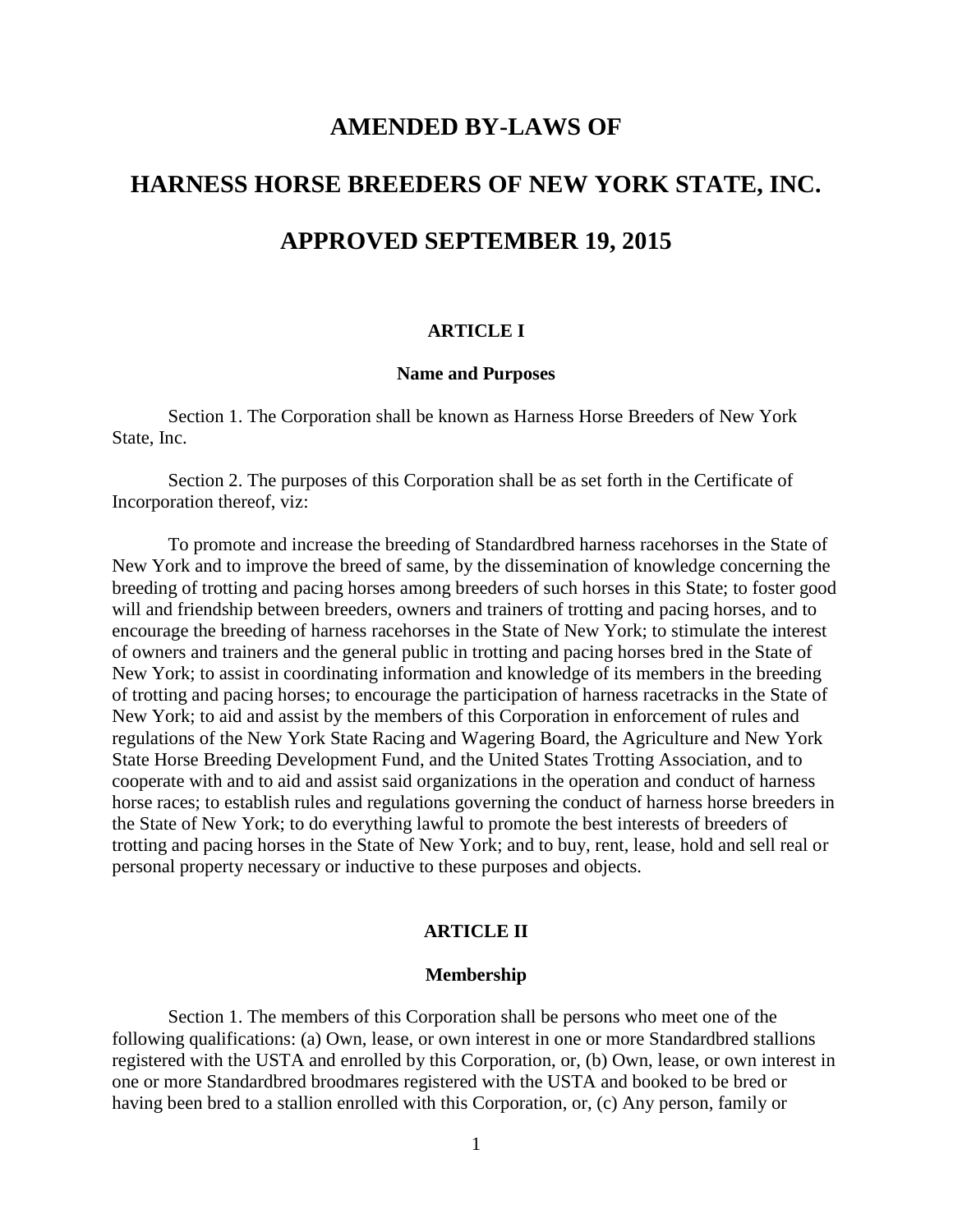organization having interest in furthering the purposes of the Corporation.

The word "Persons" above shall include corporations and/or other associations duly licensed to conduct pari-mutuel harness horse races in the State of New York and other corporations, partnerships and syndicates, as well as individuals.

Section 2. Applications for membership shall be made in writing to the office of the Harness Horse Breeders and signed by the applicant. Applicants shall be accepted into membership (1) upon receipt of their application and (2) upon paying dues.

Section 3. Dues: Members shall pay annual dues in an amount determined by the Board of Directors, said annual fee to include any magazine or newsletter published by Harness Horse Breeders of New York State, Inc.

Section 4. Voting Privileges: Members in good standing shall have one vote at the Annual Meeting and special meetings of the members. No person shall be entitled to cast more than one (1) vote.

Section 5. Withdrawals and Expulsions: Any member may withdraw from the Corporation by presenting a statement of resignation to the office of the Harness Horse Breeders.

A member may be expelled for violation of the By-Laws of the Corporation or for other causes prejudicial to the purposes of the Corporation. Any member considered for expulsion must be given due notice and presented proof of transgression and be allowed to represent his case to the full board prior to a final vote of expulsion. Such expulsion may be affected by a twothirds vote of the attending members of the Board of Directors at a meeting duly called for such purposes.

Any resigning or expelled member shall forfeit all right to cast any vote in the Corporation and all right to any property of the Corporation.

# **ARTICLE III**

# **Government**

Section 1. The general management of the affairs of the Corporation shall be vested in the directors who shall be elected as provided in the By-Laws.

Section 2. Directors: The Board of Directors shall consist of eleven (11) members of this corporation elected as provided in article IV hereof. All directors shall be legal residents of the State of New York. Corporations, associations, partnerships, syndicates or other organizations shall be limited to a single representative on the board of Directors. The eleven (11) members of the Board of directors shall consist of three (3) representatives from commercial breeders and two (2) representatives from (i.e. who resides in) each of four geographical regions, as hereinafter defined. Additionally one (1) representative shall be included on the board from the Morrisville Equine Program for as long as SUNY Morrisville stands an advertised Standardbred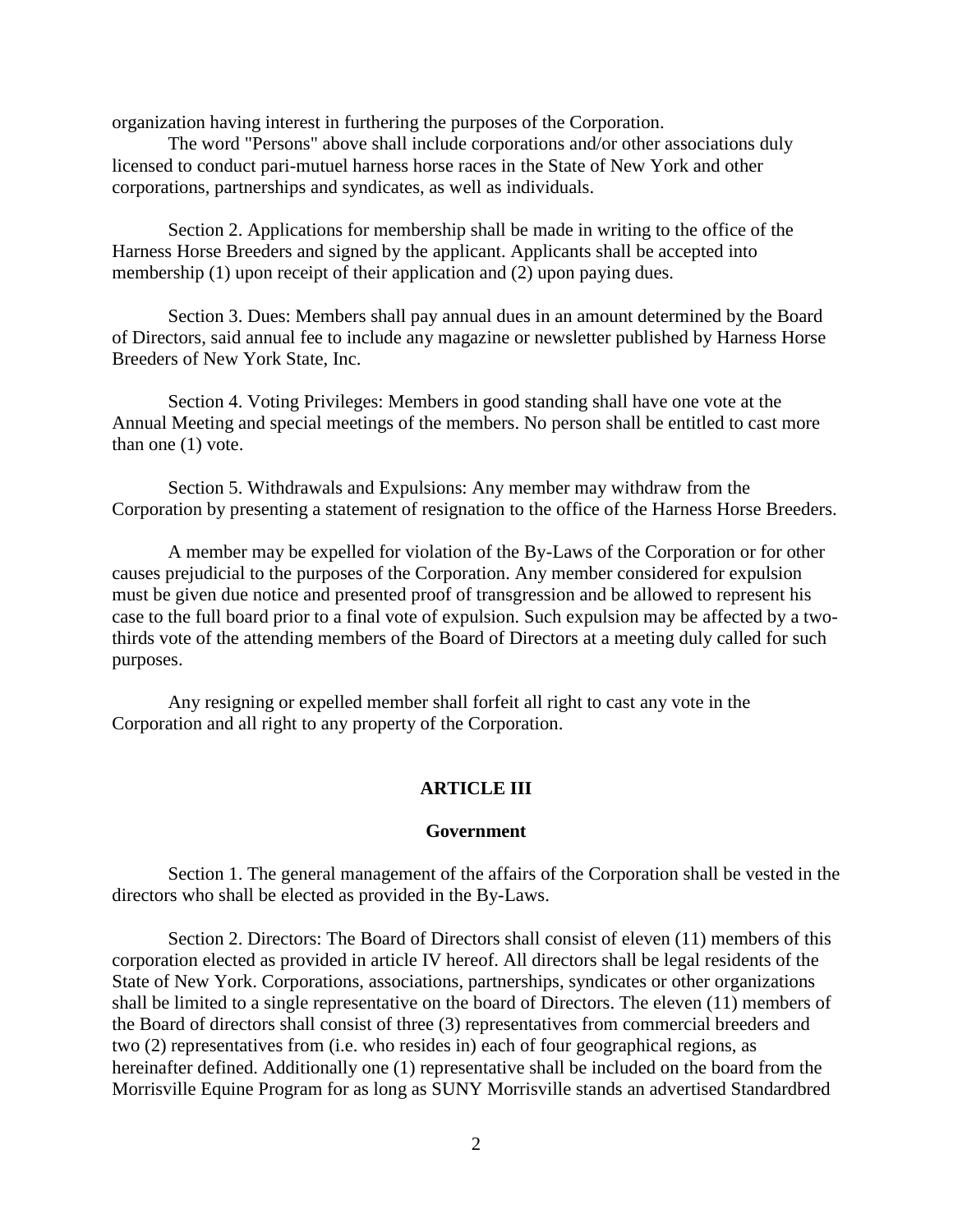stallion at stud for each year of said representative's tenure. The Morrisville Equine Program representative shall be a non –elected but fully vested member of the board. For purposes of these By-Laws a commercial breeder shall be defined as a breeder who either breeds fifty (50) or more mares in a single season to stallions standing in New York State or who stands one (1) or more stallions in New York State to whom fifty (50) or more mares are bred in a single season. The four geographical regions shall be defined as follows:

1. The Western Region shall consist of Allegany, Chattaraugus, Chautauqua, Erie, Genesee, Livingston, Monroe, Niagara, Ontario, Orleans, Steuben, Wayne, Wyoming and Yates counties.

2. The Central Region shall consist of Broome, Cayuga, Chemung, Chenango, Cortland, Madison, Oneida, Onondaga, Otsego, Oswego, Schuyler, Seneca, Tioga and Tompkins counties.

3. The Northeast Region shall consist of Albany, Clinton, Essex, Franklin, Fulton, Hamilton, Herkimer, Jefferson, Lewis, Montgomery, Rensselaer, Saratoga, Schenectady, Schoharie, St. Lawrence, Ulster, Warren and Washington counties.

4. The Southeast Region shall consist of Bronx, Columbus, Delaware, Dutchess, Greene, Kings, Nassau, New York, Orange, Putman, Queens, Rockland, Suffolk, Sullivan and Westchester counties.

Section 3. Officers: The officers shall consist of a President, Vice President, Treasurer and Secretary.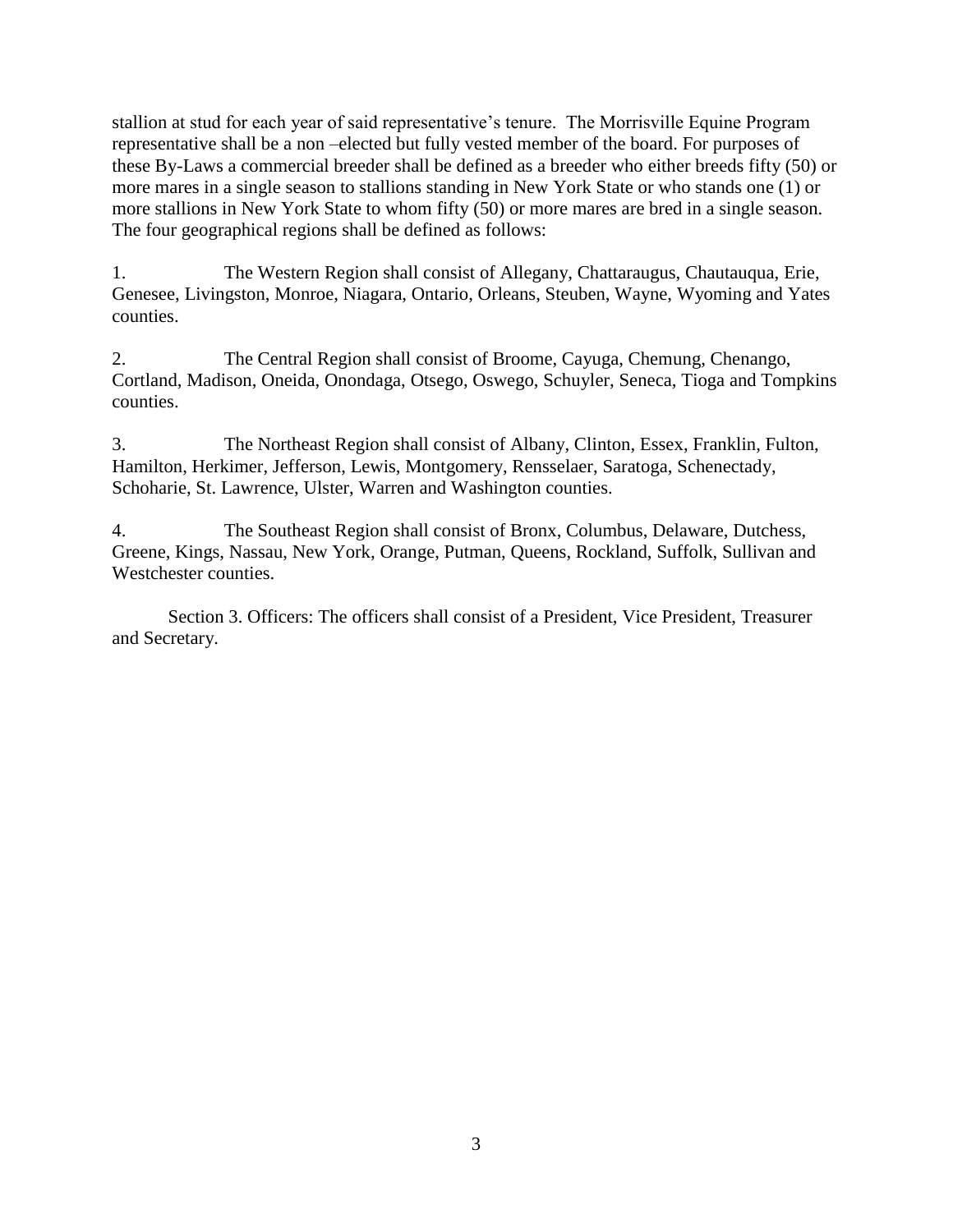## **ARTICLE IV**

### **Election of Directors and Officers**

Section 1. Directors shall be elected for a term of three years to succeed the directors whose terms are then expiring, thus continuing the practice of electing approximately one-third of the Directors each year.

Section 2. (a) To become a candidate for the Board of Directors, a member must be nominated in writing by a minimum of five members at least 60 days prior to the annual meeting.

 (b) Each member of this Corporation shall be entitled to one vote for each director to be elected as provided in Section 1 of this Article. The 3 Commercial breeders with a representatives who receive the most votes among all commercial breeder representative candidates shall be declared elected. If any commercial breeder does not qualify as such in any given year that board seat will automatically go onto the ballot for the next election year. The 2 candidates from each region who receive the most votes among all candidates from their region shall be declared elected. Election shall be by paper ballot mailed to the membership 30 days prior to the Annual Meeting.

Section 3. (a) To become a candidate to the office of President, Vice President, Treasurer or Secretary, a director must be nominated in writing by two directors, other than the candidate, at least 30 days prior to the scheduled election.

 (b) The Board of Directors shall elect the officers of the Corporation at a meeting of the Board to be held on a date at least 30 days following the Annual Meeting of the members, and officers shall hold office for one year or until new officers are elected. Election of officers shall be from candidates previously nominated as outlined above. Written ballots shall be cast in person by directors in attendance.

Section 4. If a vacancy occurs among the officers, or on the Board of Directors, such vacancy shall be filled by the Board of Directors for the interim until the next scheduled election. Any remaining portion of the unexpired term shall be filled, as outlined in Sections 2 and 3 above.

#### **ARTICLE V**

#### **Duties of Officers**

Section 1. The President shall preside at the meeting of members of the Association and of the Board of Directors and shall appoint such committees as he or the directors shall consider expedient or necessary.

Section 2. In the absence of the President, the Vice President shall perform his duties. In the absence of both President and Vice President, the Secretary shall preside and assume the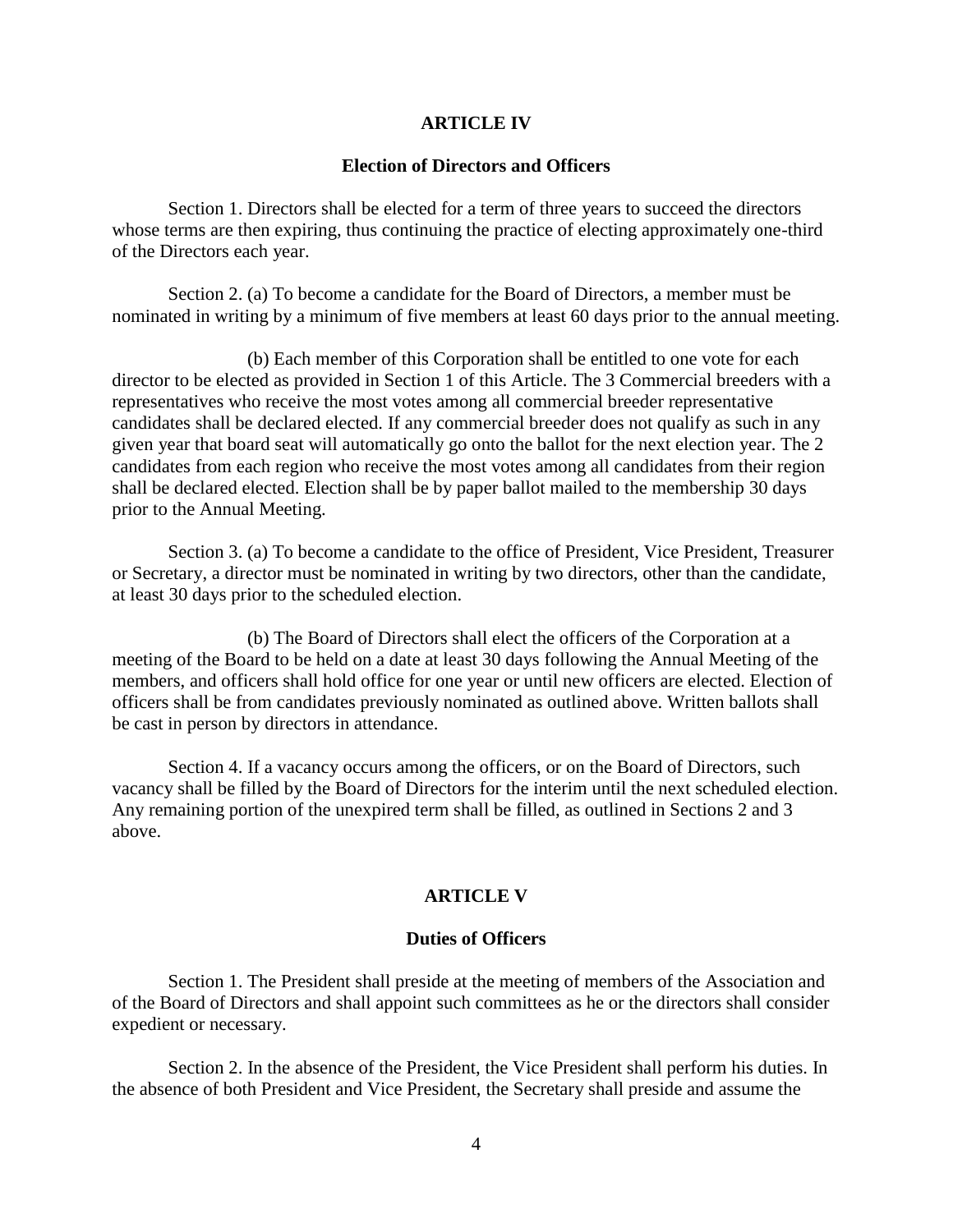duties of the President. The Treasurer shall review the financial records of the Corporation on a semi-annual basis and be the co-signature for all expenditures in excess of \$5,000.00.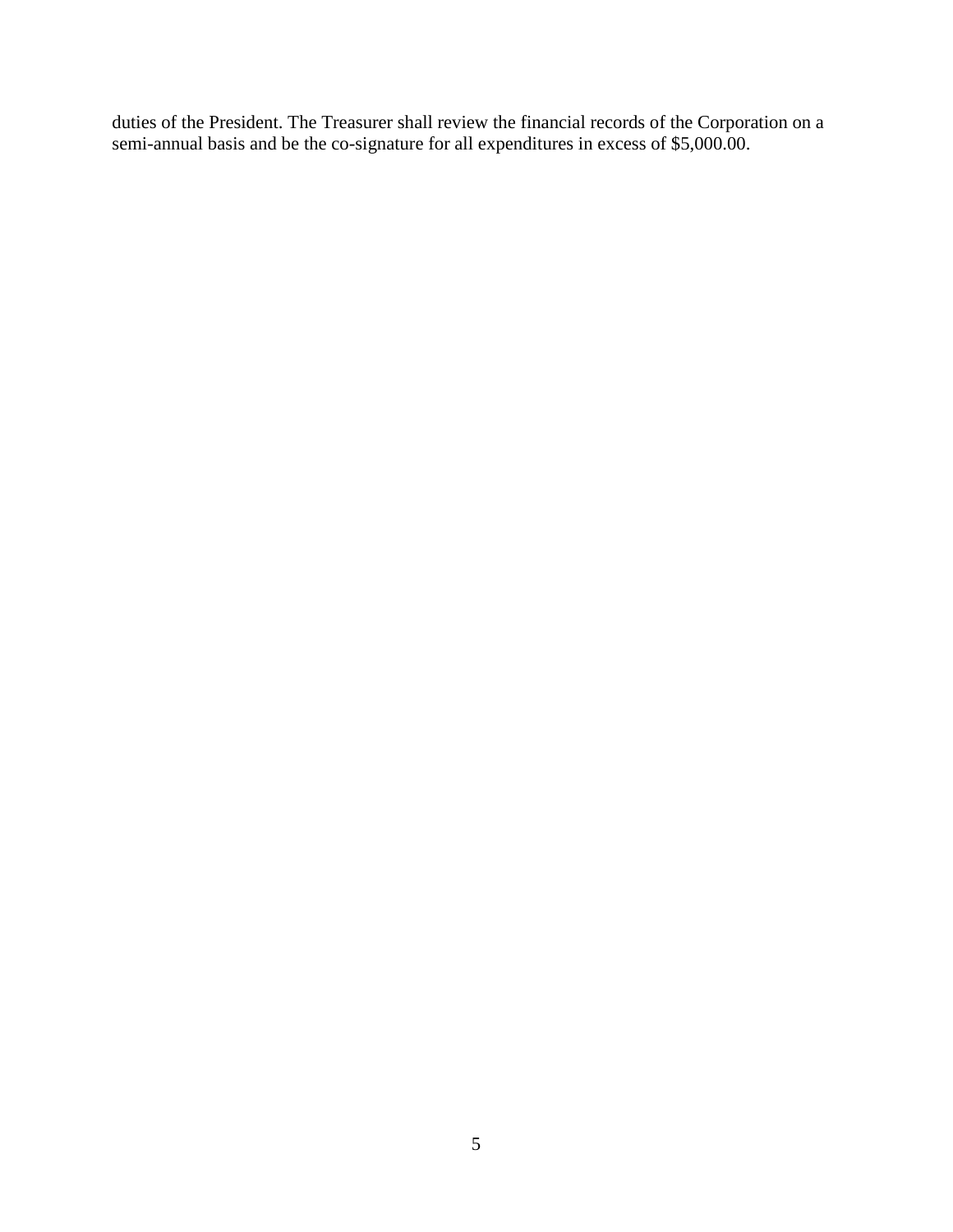#### **ARTICLE VI**

#### **Duties and Powers of Board of Directors**

Section 1. The Board of Directors shall have control of the property and affairs of the Corporation and shall fix its policies. They shall have power to hold meetings in the State of New York; appoint committees; appoint legal counsel; employ necessary staff and employees; accept new members and suspend, censure or expel members as by these By-Laws provided; authorize proper expenditures and take all necessary and proper steps to carry out the purpose of this Corporation and promote its best interests.

# **ARTICLE VII**

## **Executive Director**

Section 1. The Board of Directors shall be responsible for hiring an Executive Director and any other staff deemed necessary to facilitate the purposes of the Corporation.

Section 2. The Executive Director shall be responsible for the day-to-day operations of the Corporation and shall be in active control of the conduct of business of the Corporation. The Executive Director shall consult with the President on a regular basis and report to the full Board of Directors at each meeting.

.

## **ARTICLE VIII**

#### **Committees**

Section 1. Nominations Committee: Two Directors nominated by the President and approved by the Board of Directors, shall constitute the Nominations Committee. The committee shall review the fitness and qualifications to hold office of the candidates nominated for Directors, as prescribed in Article IV, Section 2 (a). In the event there are additional vacancies, in excess of the number of candidates nominated, the Nominations committee shall nominate additional persons to complete the ballot. The approved list of nominees shall be forwarded to the office of the HHBNYS at least 45 days prior to the annual meeting.

Section 2. Membership and Promotion Committee: At least three Directors, nominated by the President and approved by the Board of Directors, shall constitute the Membership and Promotion Committee. The Committee shall develop plans to encourage membership and promote the Sire Stakes and sport of harness racing.

Section 3. Financial Review Committee: The Treasurer and at least one other Director, nominated by the President and approved by the Board of Directors, shall constitute the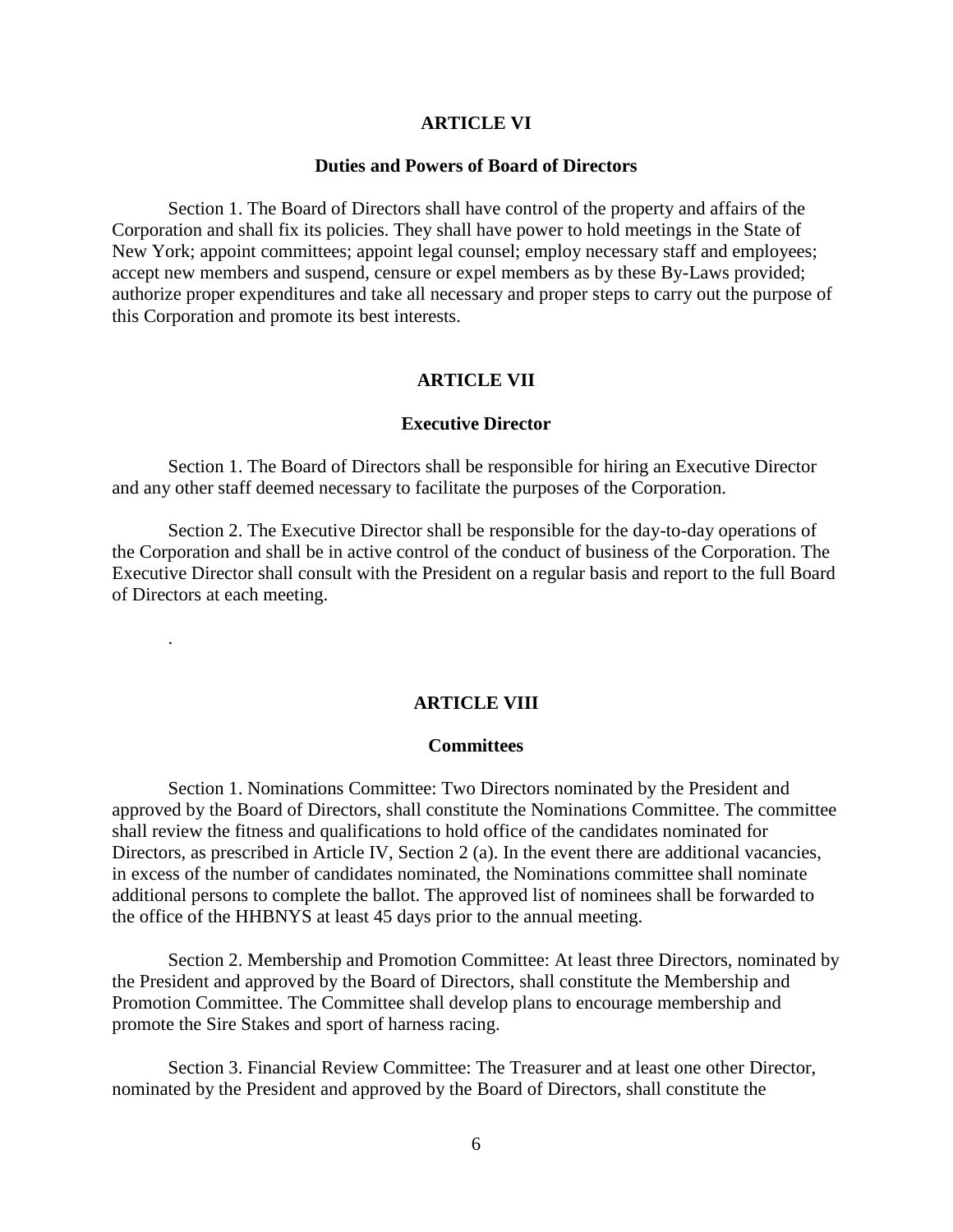Financial Review Committee. The Committee shall review the accounts and business activities of the Corporation on a semi-annual basis and report their findings to the Board of Directors. They shall also review the Independent Auditor's Report each year.

Section 4. Conditions Committee: At least three Directors, nominated by the President and approved by the Board of Directors, shall constitute the Conditions Committee. The Committee shall review existing rules, regulations and conditions for the Sire Stakes, State Fair, and Late Closer racing events and propose changes as deemed necessary. Proposed changes shall be submitted to the Board of Directors for approval and forwarded to the Agriculture and New York State Horse Breeding Development Fund prior to October 15 each year.

Section 5. County Fair Committee: At least three Directors, nominated by the President and approved by the Board of Directors, shall constitute the County Fair Committee. The Committee shall review existing rules, regulations and conditions for the County Fair program. Proposed changes shall be submitted to the Board of Directors for approval and forwarded to the Agriculture and New York State Horse Breeding Development Fund prior to October 15 each year.

Section 6. Other Committees: The President may at any time appoint other committees to address any subject not covered by standing committees, subject to approval by the Board of Directors.

Section 7. Committee Quorum: A majority of any committee shall constitute a quorum for the transaction of business.

Section 8. Committee Vacancy: The President shall have the power to fill vacancies in the membership of any committee.

# **ARTICLE IX**

### **General Membership Meetings**

Section 1. Annual Meetings: There shall be an annual meeting of the members of the Corporation to be held in August of each year, as fixed by the Board of Directors.

Section 2. Special Membership Meetings: Special meetings of the membership of the Corporation may be called by the President or the Directors at their discretion. Upon written request of 12 members of the Corporation, the Directors shall call a special meeting to consider a specific subject. Written notice of any special meeting of members shall state the place, date, and hour of the meeting and the purpose for which the meeting is called, and shall be sent not less than 15 days or more than 50 days before the date of the meeting.

Section 3. Attendance: Attendance shall be defined as present in person only. Teleconferencing or other electronic methods of attendance will not be allowed.

Section 4. Quorum: The presence in person of a minimum of ten (10) members of the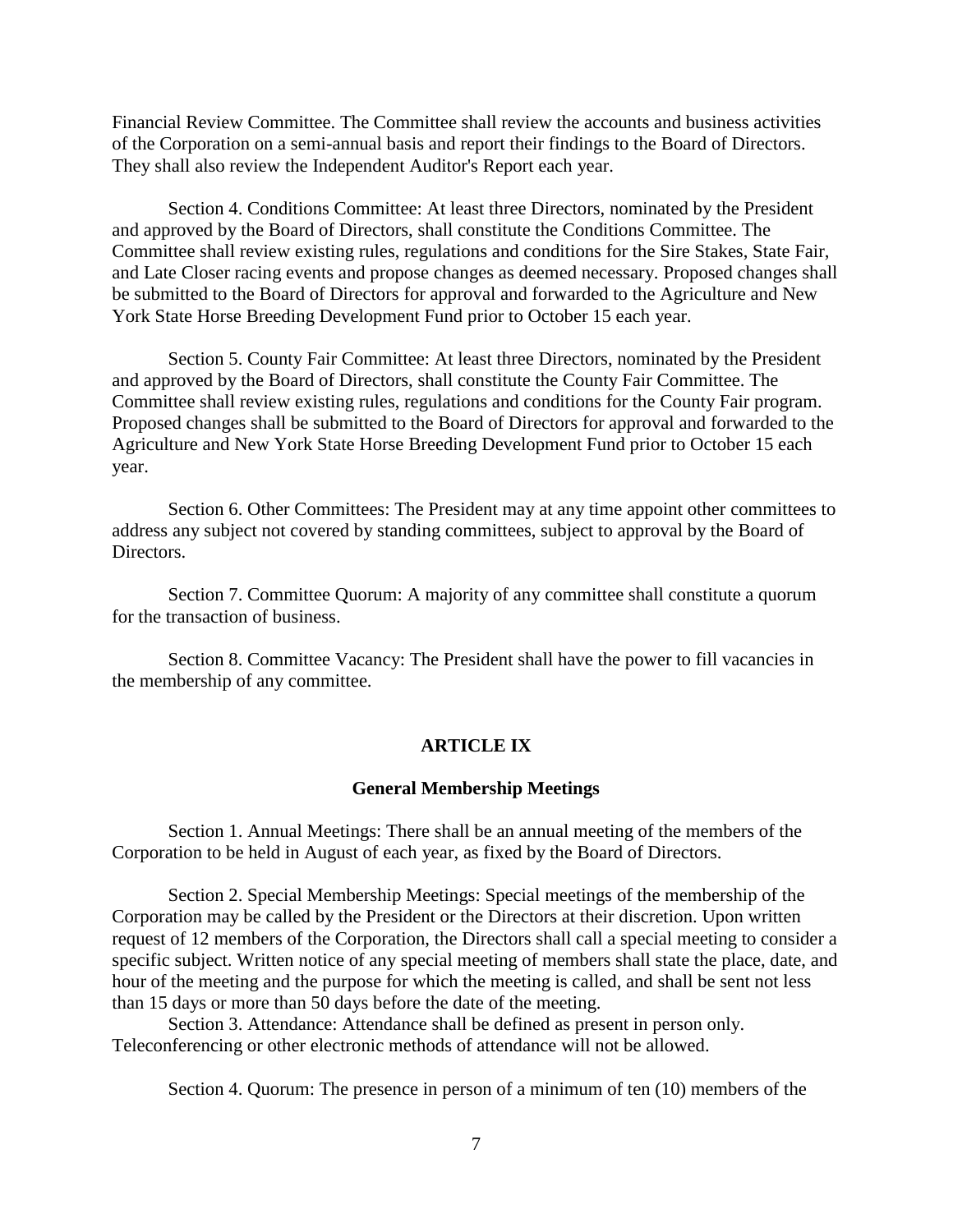Corporation entitled to vote shall be necessary to constitute a quorum for the transaction of business at all membership meetings.

Section 5. Voting: Every member shall be entitled to one vote. Except as otherwise provided by law, all action shall be decided by majority vote of members present in person, except members may vote for election of Directors by mail and need not be present in person to vote for election of Directors.

Section 6. Inspectors of Election: Two inspectors of election shall be chosen by vote of the members at the Annual Meeting. It shall be their duty to act as inspectors of election at annual and special meetings until the next annual election.

# **ARTICLE X**

#### **Board of Directors Meetings**

Section 1. Annual Meeting: There shall be an annual meeting of the Board of Directors, to be held at least 30 days after the Annual Membership meeting, but prior to the end of the calendar year, as fixed by the President. The agenda shall include the election of officers, as outlined in Article IV, Section 3 (a) and 3 (b), the adoption of a budget for the upcoming corporate year, and any other business deemed appropriate.

Section 2. Special Meetings: Special meetings of the Board of Directors may be called at any time by the President, or by the written request of a minimum of five Directors sent to the office of the Harness Horse Breeders. The agenda may include any subject requested and any other business deemed appropriate.

Section 3. Quorum: The presence in person of at least one-third of the members of the Board of Directors shall constitute a quorum for the transaction of business.

Section 4. Voting: Every Director present shall be entitled to one vote and all action shall be decided by majority vote of board members present in person.

Section 5. Withdrawals and Expulsions: Any member may withdraw from the Board of Directors by presenting a statement of resignation to the office of the Harness Horse Breeders.

A Director may be expelled for violation of the By-Laws of the Corporation or for other causes prejudicial to the purposes of the Corporation. A Director considered for expulsion must be given due notice and presented proof of transgression and be allowed to represent his case to the full board prior to a final vote of expulsion. Such expulsion may be affected by a two-thirds vote of the attending members of the Board of Directors at a meeting duly called for such purposes.

In addition, any Director absent from three consecutive Board meetings shall be subject to an expulsion vote. Such expulsion may be affected by a majority vote of the Board of Directors at any meeting.